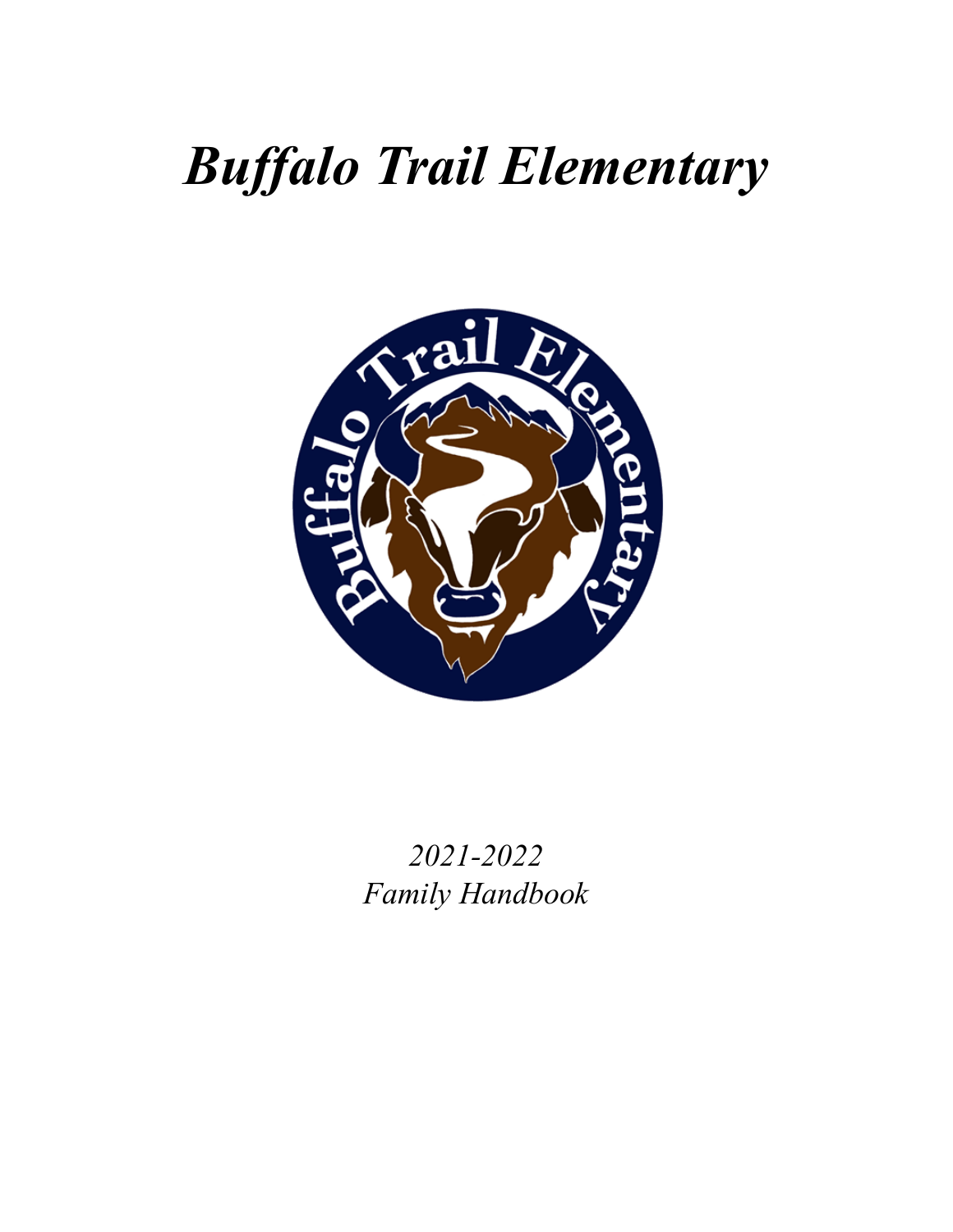## **Contact Us**

Download our School Info App using one of the links or QR code below! iOS <https://itunes.apple.com/us/app/buffalo-trail-elementary/id1251485467?ls=1&mt=8> Android <https://play.google.com/store/apps/details?id=com.sia.buffalotrail>



| Main Office          | 720-886-4000 |
|----------------------|--------------|
| Attendance Line      | 720-886-4095 |
| Fax Number           | 720-886-4088 |
| <b>Nurse</b>         | 720-886-4004 |
| Buff Club Child Care | 720-886-4037 |
| Transportation       | 720-886-4111 |
| Weather Hotline      | 720-554-4703 |

School Hours 8:00 AM – 2:45 PM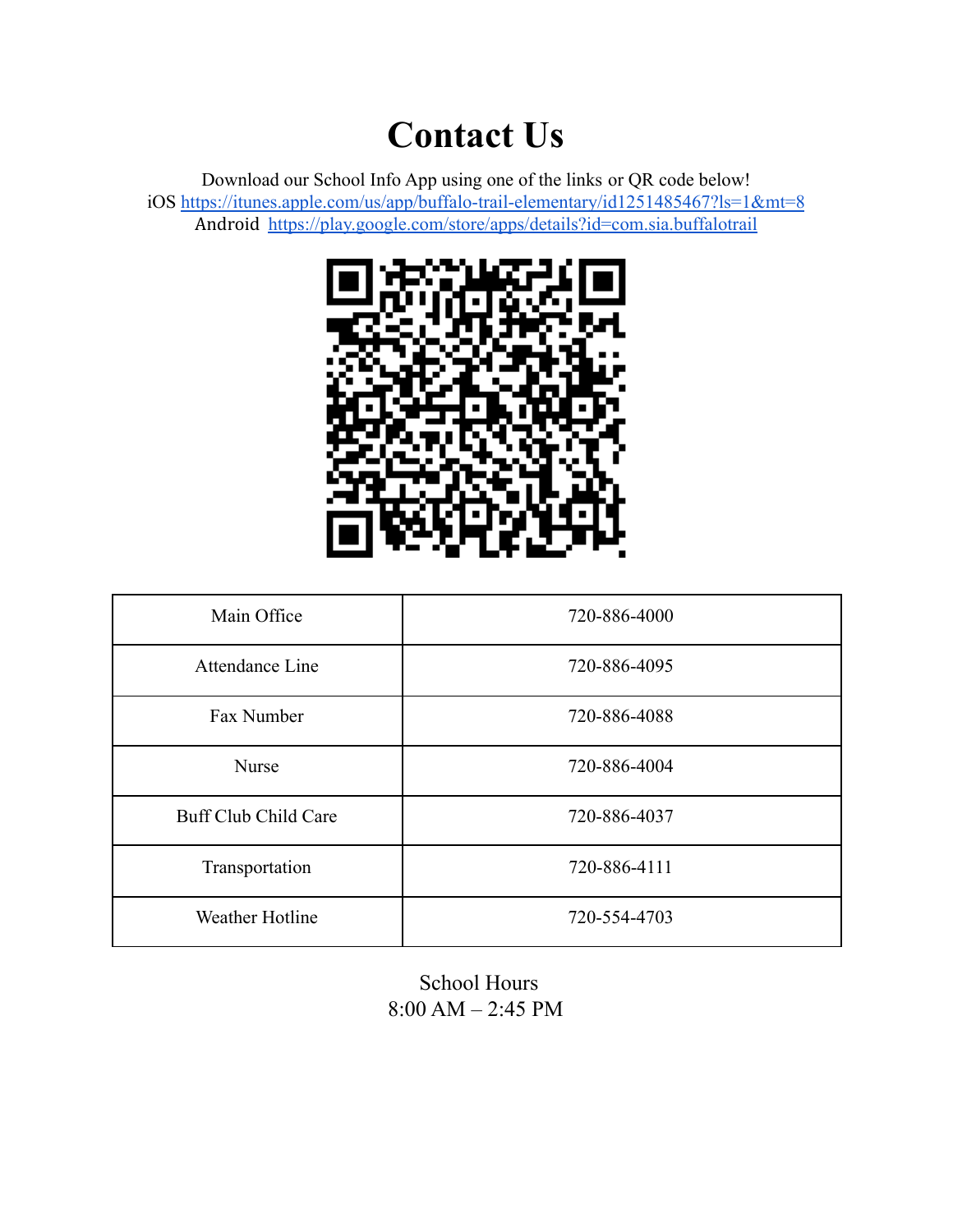| <b>Arrival and Dismissal</b> | For safety's sake, parents are asked not to drop their students off<br>before 7:50 am on school days. Supervision is not provided<br><b>before this time.</b> The only exception is for students in Buff Club.<br>If students plan to have breakfast at school, they will do this in<br>their classrooms once school begins at the regular time, and so<br>there is no need to arrive early for breakfast.<br>Classes do not line up outside before school begins. Instead,<br>students may begin entering the building when the first bell rings<br>at 7:50. Students arriving early will be directed to call a<br>parent/guardian to pick them up. Any parents wishing to enter the<br>building at this time will be required to sign in at the front office.<br>At 2:45, the bell will ring for dismissal. Students will exit the<br>building using the assigned doors:<br>$\bullet$ K – Kindergarten doors or main doors<br>$\bullet$ 1 <sup>st</sup> – Main doors<br>• $2nd$ – Doors between green/red pods<br>• $3^{\text{rd}}$ & 4 <sup>th</sup> – Playground doors<br>$\bullet$ 5 <sup>th</sup> – Bus loop doors<br>Please designate a meeting place outside for your children since<br>they will likely be going out different doors. |
|------------------------------|------------------------------------------------------------------------------------------------------------------------------------------------------------------------------------------------------------------------------------------------------------------------------------------------------------------------------------------------------------------------------------------------------------------------------------------------------------------------------------------------------------------------------------------------------------------------------------------------------------------------------------------------------------------------------------------------------------------------------------------------------------------------------------------------------------------------------------------------------------------------------------------------------------------------------------------------------------------------------------------------------------------------------------------------------------------------------------------------------------------------------------------------------------------------------------------------------------------------------------------------|
| <b>Attendance</b>            | Our goal is for students to attend school 96% of the time, which<br>means missing seven or fewer days of school during the school<br>year. Colorado's Compulsory Attendance Law gives specific<br>guidelines for student attendance and the ramifications for<br>excessive absences and tardies. The parents of students with<br>attendance concerns will receive a letter from the school<br>administration. To report your child's absence, please call the<br>attendance line at 720-886-4095 or submit an absence from<br>through our school app.<br>Make-up Work – Students are given time to make-up the<br>work missed during their absence. Students receive one day<br>for each day missed to complete and return the work.<br>Extended Absences – If a parent informs the teacher that a<br>$\bullet$<br>student will be missing school for three days or more for a<br>planned event (e.g. family reunion, bereavement, vacation,<br>etc.) the teacher can indicate what work the child must<br>complete. The teacher is NOT required to replicate the<br>learning experiences that will be covered in the classroom.<br>Tardies – It is important that children arrive on time for                                                 |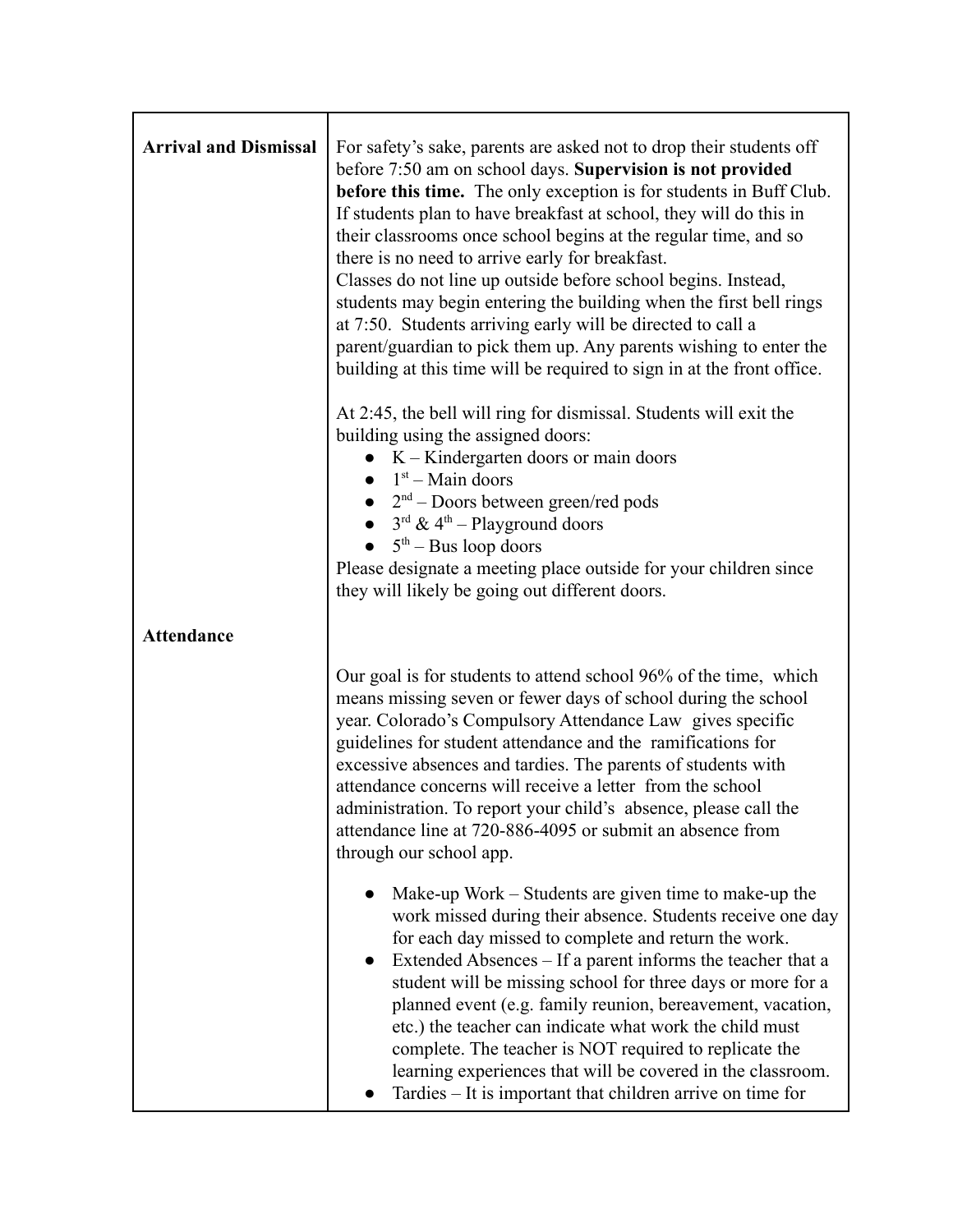|                                                              | school. When a child arrives after the 8:00 am bell, he/she<br>must come to the office to sign in.<br>Excusing students early from school – Parents may request<br>$\bullet$<br>that students be excused from school prior to dismissal.<br>Parents are asked to call the office or send a note stating<br>who will be picking the child up and at what time.<br>Parents/Designees are required to check in at the office.<br>The office will call the classroom requesting that the<br>teacher send the student to the office.<br>As a reminder, only those individuals listed as emergency<br>contacts will be permitted to pick up your child from<br>school. If you plan on having someone other than a<br>parent/guardian pick up your child (babysitter, grandparent,<br>friend), please list that person as an emergency contact.                                                                                                                                                                                                                                                                                                                                                                                                                                                                                                                                                                                                                            |
|--------------------------------------------------------------|---------------------------------------------------------------------------------------------------------------------------------------------------------------------------------------------------------------------------------------------------------------------------------------------------------------------------------------------------------------------------------------------------------------------------------------------------------------------------------------------------------------------------------------------------------------------------------------------------------------------------------------------------------------------------------------------------------------------------------------------------------------------------------------------------------------------------------------------------------------------------------------------------------------------------------------------------------------------------------------------------------------------------------------------------------------------------------------------------------------------------------------------------------------------------------------------------------------------------------------------------------------------------------------------------------------------------------------------------------------------------------------------------------------------------------------------------------------------|
| <b>Cell Phones, Personal</b><br><b>Belongings &amp; Pets</b> | Students' cell phones must be turned off and stored in students'<br>backpacks during school hours. Students who bring cell phones to<br>school do so at their own risk. If a staff member sees or hears a cell<br>phone during school hours they will take the cell phone away and<br>secure it until the end of the day. Students may get their phones<br>back at 2:45. For a second offense, a parent will be required to<br>come pick it up. Problems often arise when articles are brought to<br>school that are hazardous or interfere with school procedures.<br>Personal objects of value are to be brought to school only during<br>special occasions when a teacher has given permission. The school<br>provides playground equipment. Toys and items such as<br>rollerblades, music players, electronic devices, or other objects<br>creating a distraction are not permitted at school. We cannot be<br>responsible for any loss or damage to students' personal property.<br>Students may ride bikes to and from school provided they<br>dismount and walk them once on school property. Bikes must be<br>locked in the bike racks with locks provided by the student.<br>Scooters and skateboards are unable to be safely stored or secured<br>at school and are not permitted in the building. Due to health and<br>safety concerns, pets may not come to school. Please do not bring<br>pets onto school grounds at the beginning or end of the day. |
| <b>Child Care</b>                                            | Our child-care program has two components: Buff Club our K-5<br>Before and After school care. Child-care runs from 6:30-7:50 AM<br>and 2:45-6:00 PM daily when school is in session. For more<br>information, please call the director at 720-886-4037.                                                                                                                                                                                                                                                                                                                                                                                                                                                                                                                                                                                                                                                                                                                                                                                                                                                                                                                                                                                                                                                                                                                                                                                                             |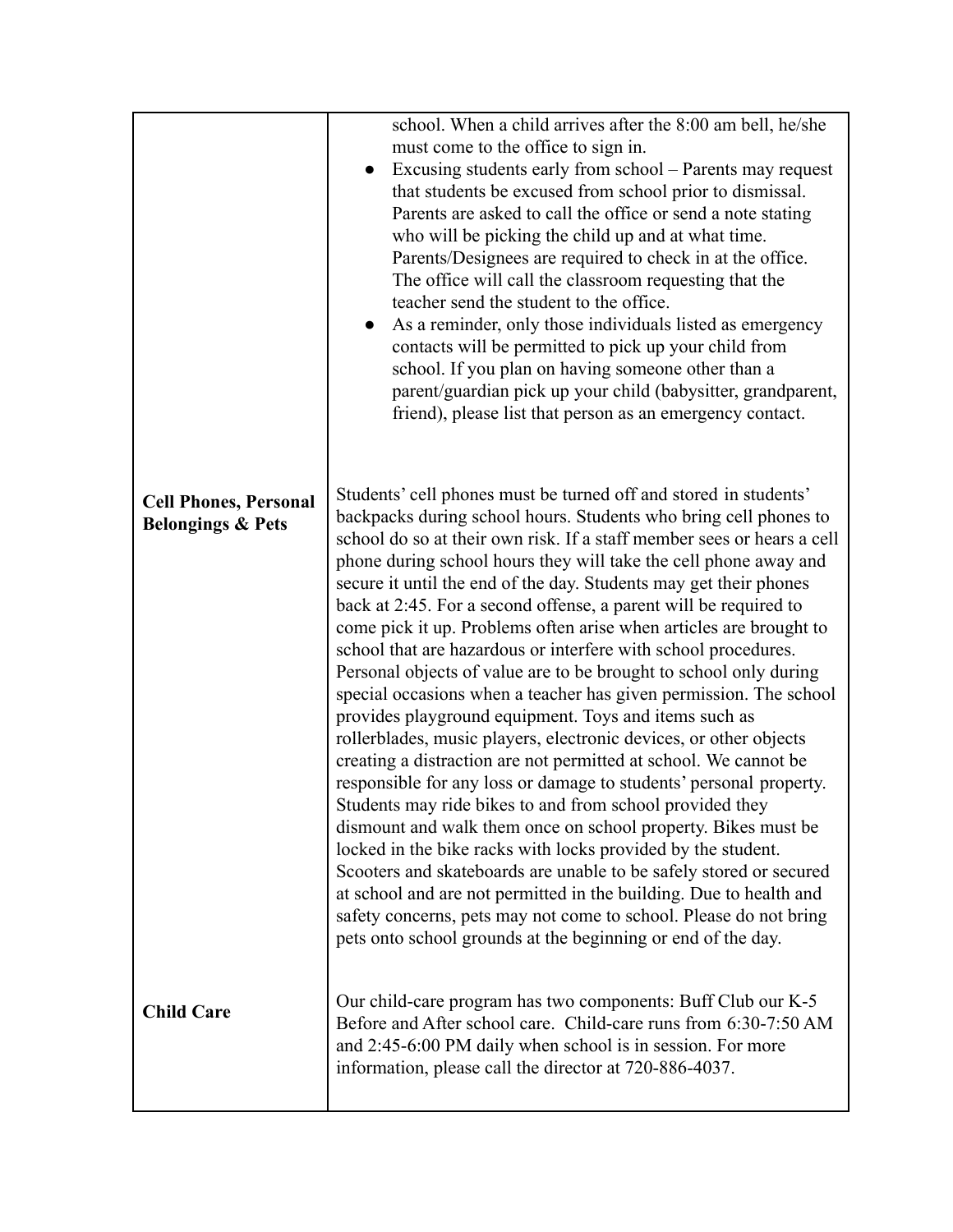| <b>Dress Code</b> | Modesty, cleanliness, neatness, and appropriateness are the<br>standards which should be observed by all students in their<br>personal dress and grooming. Hats, caps, or visors may be worn                                                                                                                                                                                                                                                                                                                                                                                                                                                                                                                                                                                                                                                                                                                                                                                                                                                                                                                                                                                                                                                                                                                                                                                                                                                                                                                                                                                                                                                                                                                               |
|-------------------|----------------------------------------------------------------------------------------------------------------------------------------------------------------------------------------------------------------------------------------------------------------------------------------------------------------------------------------------------------------------------------------------------------------------------------------------------------------------------------------------------------------------------------------------------------------------------------------------------------------------------------------------------------------------------------------------------------------------------------------------------------------------------------------------------------------------------------------------------------------------------------------------------------------------------------------------------------------------------------------------------------------------------------------------------------------------------------------------------------------------------------------------------------------------------------------------------------------------------------------------------------------------------------------------------------------------------------------------------------------------------------------------------------------------------------------------------------------------------------------------------------------------------------------------------------------------------------------------------------------------------------------------------------------------------------------------------------------------------|
|                   | outside only. See-through, mesh clothing, halter tops, tube tops,<br>strapless tops, spaghetti strap tops, low-cut blouses or shirts, or any<br>other clothing which might reveal a large portion of the body are<br>not allowed. Bare midriffs are not to be shown. Students are<br>permitted to wear shorts, skorts, skirts, and dresses that are<br>fingertip length. Low-rider, baggy or oversized pants are not<br>allowed. No skate-shoes, flip flops or bare feet are allowed.<br>Students need to wear appropriate footwear for gym class and for<br>cold weather. Clothing that contains pictures, emblems, or writings<br>that are suggestive, lewd, offensive, vulgar, or obscene, that<br>advertise or depict tobacco products/alcoholic<br>beverages/drugs/illegal substances, or that promote racism are<br>prohibited under District policy. If the school staff determine that a<br>student violates the dress code or presents a safety concern, the<br>student will be given an opportunity to correct the problem by<br>having a parent or designee bring an acceptable change of clothing<br>to school. The student will remain in the office until appropriate<br>clothing arrives. The student will return to class once he/she is<br>wearing acceptable clothing. One simple guideline to consider: if<br>you are questioning whether apparel might be unacceptable, don't<br>wear it to school. Each year there are a few things, including some<br>"fads," that appear at school. These are not listed nor do these<br>regulations cover all problems that may arise. When any "fad"<br>creates a disruption to the learning environment, the school staff<br>will follow the steps listed above. |
|                   | Students as well as any adult entering the school are strongly<br>encouraged to wear a mask while inside the school.                                                                                                                                                                                                                                                                                                                                                                                                                                                                                                                                                                                                                                                                                                                                                                                                                                                                                                                                                                                                                                                                                                                                                                                                                                                                                                                                                                                                                                                                                                                                                                                                       |
| <b>Homework</b>   | Homework is an important part of the learning expectations at<br>Buffalo Trail. It will be the responsibility of students, with family<br>support, to complete homework. Homework will begin in<br>kindergarten and will become progressively more demanding as<br>children get older. Homework assignments also afford a way for<br>parents to acquaint themselves with the school program and their<br>own children's educational programming. The purposes of<br>homework are to:                                                                                                                                                                                                                                                                                                                                                                                                                                                                                                                                                                                                                                                                                                                                                                                                                                                                                                                                                                                                                                                                                                                                                                                                                                       |
|                   | Reinforce concepts and skills learned during class                                                                                                                                                                                                                                                                                                                                                                                                                                                                                                                                                                                                                                                                                                                                                                                                                                                                                                                                                                                                                                                                                                                                                                                                                                                                                                                                                                                                                                                                                                                                                                                                                                                                         |

г

т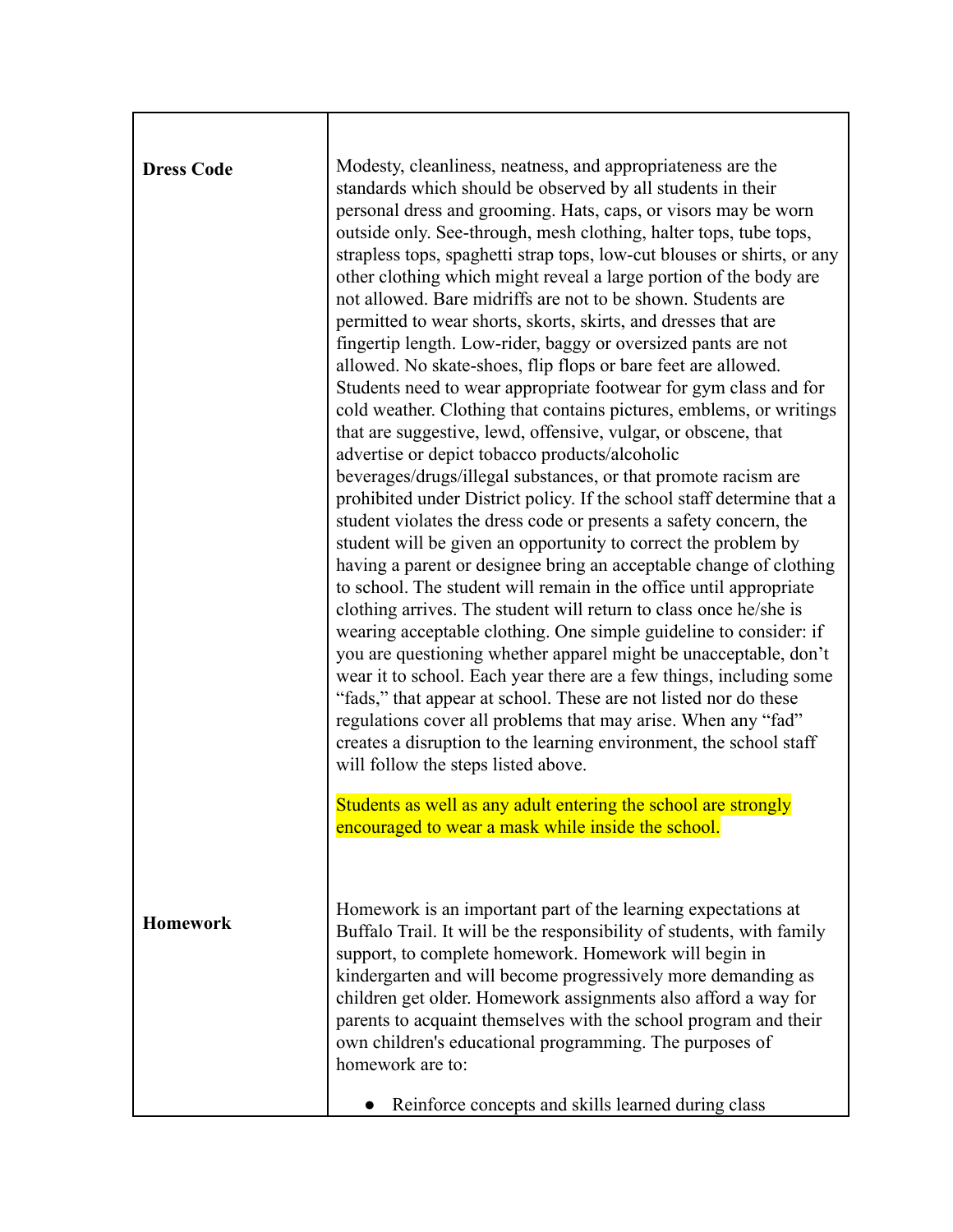|                        |                    | Provide practice with newly learned skills<br>Teach efficient use of time<br>Review material learned earlier for test preparation<br>Develop independent study habits<br>Make up work missed due to absences<br>Guidelines for homework are different for each grade. The general<br>expectations for time spent on homework are listed below. If you<br>develop concerns about homework overload for your child, these<br>concerns should be discussed with the teacher. No major projects<br>will be assigned for total completion over a weekend or vacation. |
|------------------------|--------------------|------------------------------------------------------------------------------------------------------------------------------------------------------------------------------------------------------------------------------------------------------------------------------------------------------------------------------------------------------------------------------------------------------------------------------------------------------------------------------------------------------------------------------------------------------------------|
|                        | Kindergarten       | 5 – 10 minutes per night, Monday - Thursday                                                                                                                                                                                                                                                                                                                                                                                                                                                                                                                      |
|                        | <b>First Grade</b> | $10 - 20$ minutes per night, Monday - Thursday                                                                                                                                                                                                                                                                                                                                                                                                                                                                                                                   |
|                        | Second Grade       | 20 - 30 minutes per night, Monday - Thursday                                                                                                                                                                                                                                                                                                                                                                                                                                                                                                                     |
|                        | Third Grade        | 30 – 40 minutes per night, Monday - Thursday                                                                                                                                                                                                                                                                                                                                                                                                                                                                                                                     |
|                        | Fourth Grade       | 40 – 50 minutes per night, Monday - Thursday                                                                                                                                                                                                                                                                                                                                                                                                                                                                                                                     |
|                        | Fifth Grade        | 50 – 60 minutes per night, Monday - Thursday                                                                                                                                                                                                                                                                                                                                                                                                                                                                                                                     |
| <b>Lost and Found</b>  |                    | Children's personal items (coats, gloves, hats, lunch boxes, etc.)<br>should be clearly marked for identification. A Lost and Found<br>chest is located outside the cafeteria. At the end of the last lunch<br>recess, any items left unclaimed outside will be placed in Lost and<br>Found. After Fall and Spring Conferences and at the end of the<br>year, unclaimed items are donated to charity.                                                                                                                                                            |
| <b>Lunch Logistics</b> |                    | At the beginning of each school year, the Student Nutrition<br>Services staff provides an annual school meal calendar on their<br>website (www.ccsdcafe.org). It contains all the pertinent menu<br>information for the entire school year. A limited number of snacks<br>are also available for purchase. The cost is per item and varies a la<br>carte. Due to logistics, students may not bring food for lunch that<br>needs to be microwaved or specially prepared.                                                                                          |
|                        |                    | All students will wash their hands with soap and water before<br>lunch. All food must be consumed in the cafeteria or designated                                                                                                                                                                                                                                                                                                                                                                                                                                 |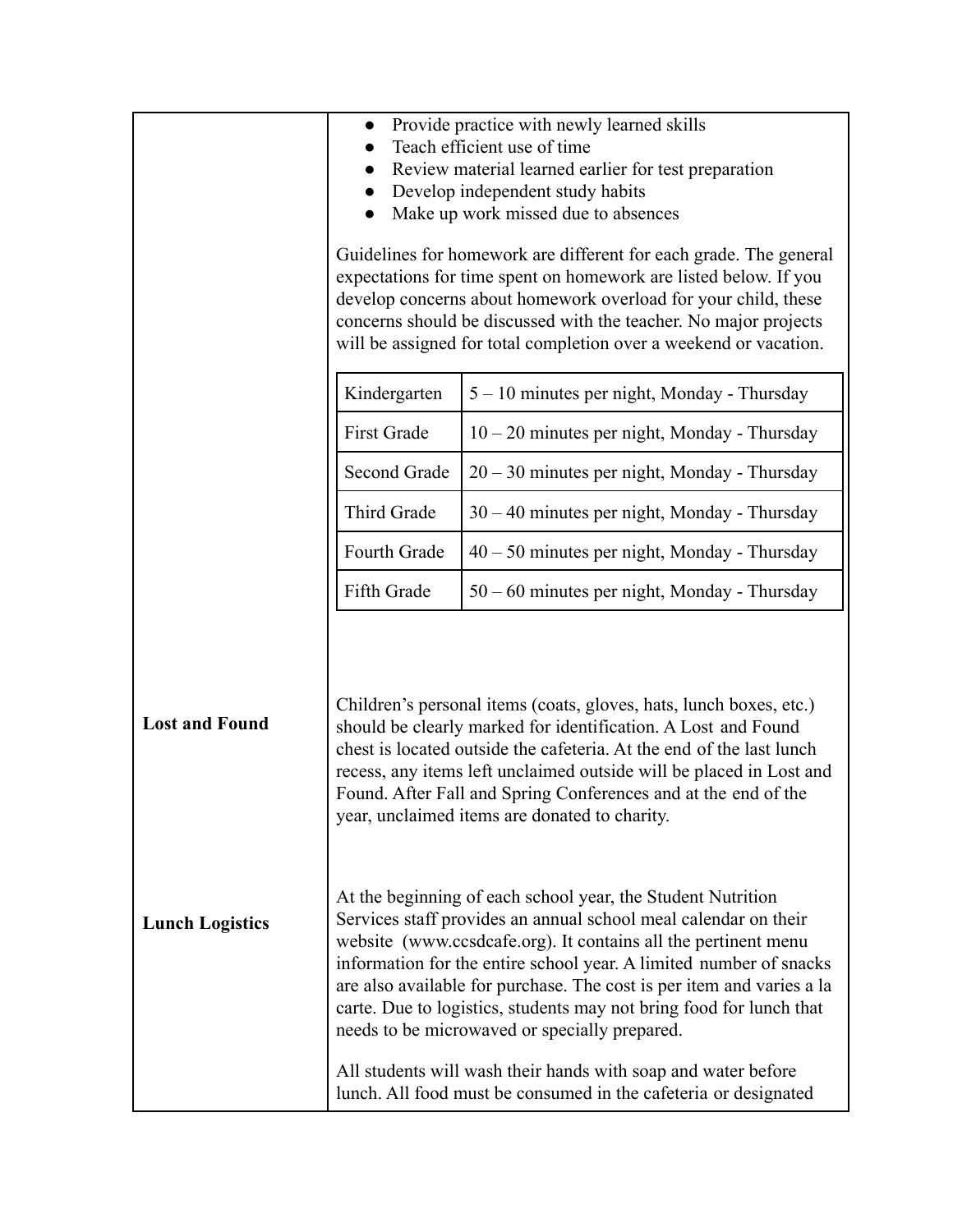| lunch space; no food may be taken to the playground. Every child<br>has an account number they will memorize and keep confidential.<br>Any amount of money can be deposited into this account. Every<br>time the child goes through the lunch line, this account is<br>automatically debited. Typically, students have 25 minutes to get<br>through the lunch line and eat their lunch. Toward the end of the<br>lunch period, the lunch monitor will turn off the lights to warn<br>students of the time limit. Students will clean up after themselves<br>before going outside for recess.                                                                                                    |
|-------------------------------------------------------------------------------------------------------------------------------------------------------------------------------------------------------------------------------------------------------------------------------------------------------------------------------------------------------------------------------------------------------------------------------------------------------------------------------------------------------------------------------------------------------------------------------------------------------------------------------------------------------------------------------------------------|
| Recess is an important activity for children of all grade levels.<br>Each student in grades 1 -5 has recess after lunch for 20 minutes.<br>Children will go outside for recess unless there is precipitation,<br>lightning or the temperature (with wind chill considered) falls<br>below 20 degrees.                                                                                                                                                                                                                                                                                                                                                                                           |
| Prices for School Lunches:                                                                                                                                                                                                                                                                                                                                                                                                                                                                                                                                                                                                                                                                      |
| Student Breakfast \$2.20<br><b>Student Lunch w/milk \$3.25</b><br>Milk only $$1.00$<br>Adult Lunch \$4.25                                                                                                                                                                                                                                                                                                                                                                                                                                                                                                                                                                                       |
| *Breakfast and lunch is free for all students for the school year<br>2021-2022. Please still sign up for free and reduced lunch for<br>tracking purposes.<br>Free and Reduced Lunch applications are available online at<br>ccsdcafe.org                                                                                                                                                                                                                                                                                                                                                                                                                                                        |
| The cafeteria has several methods available to add money to a<br>student's lunch account.                                                                                                                                                                                                                                                                                                                                                                                                                                                                                                                                                                                                       |
| Cash: Can be deposited into a meal account and meal price<br>will be deducted each time a purchase is made.<br>Check: To deposit money to a meal account using a check,<br>please make payable to Cherry Creek Schools Food and<br>Nutrition Services.<br>Online: The Titan Family portal (family.titank12.com) is a<br>secure, online system that allows parents to:<br>Make an online payment to their children's cafeteria<br>$\bigcirc$<br>meal accounts<br>Remotely monitor their children's accounts<br>$\circ$<br>Set up automatic recurring payments<br>O<br>Set up low balance e-mail message alerts<br>$\circ$<br>Submit an online application for free and/or<br>$\circlearrowright$ |
|                                                                                                                                                                                                                                                                                                                                                                                                                                                                                                                                                                                                                                                                                                 |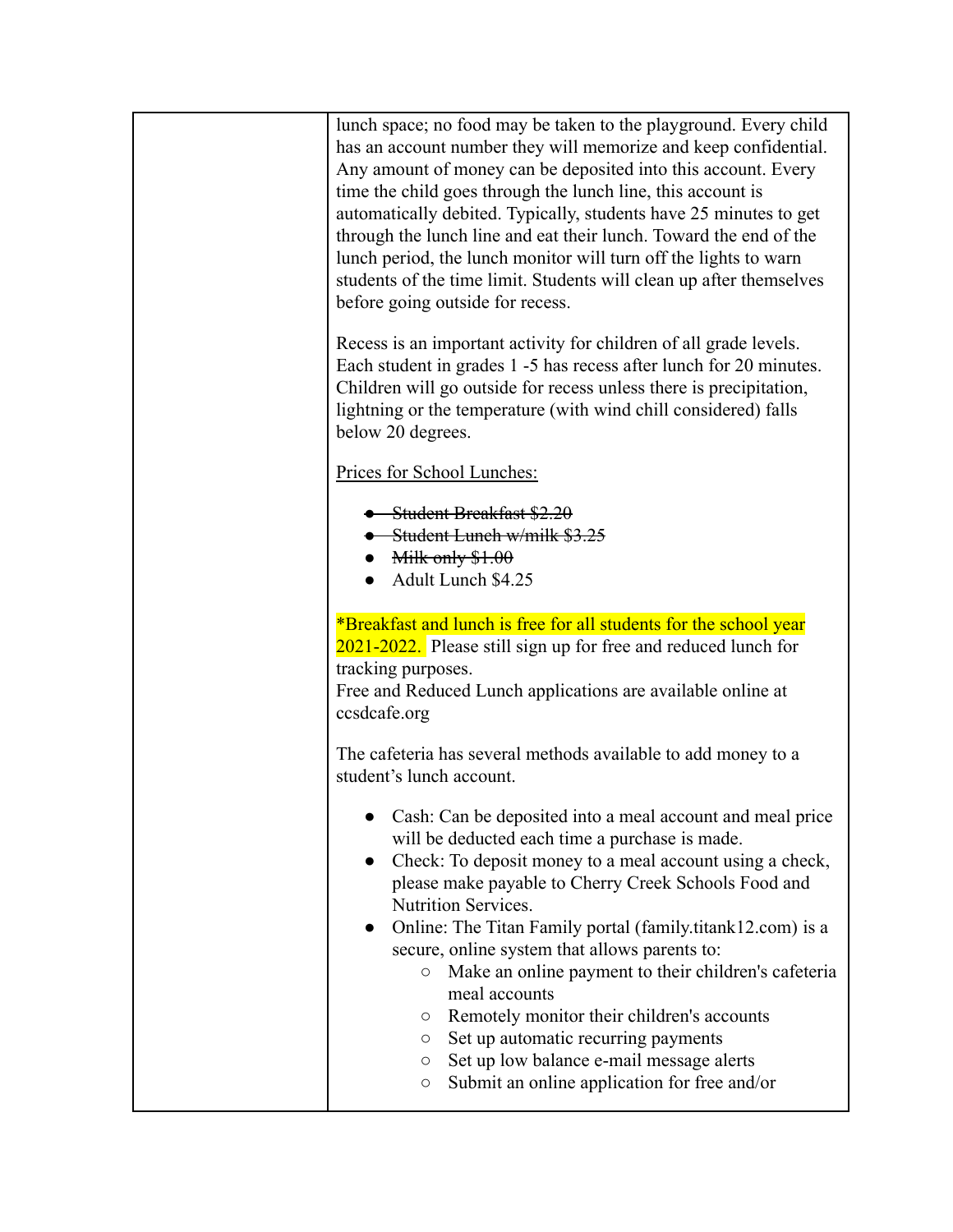|                                         | reduced meals                                                                                                                                                                                                                                                                                                                                                                                                                                                                                                                                                                                                                          |
|-----------------------------------------|----------------------------------------------------------------------------------------------------------------------------------------------------------------------------------------------------------------------------------------------------------------------------------------------------------------------------------------------------------------------------------------------------------------------------------------------------------------------------------------------------------------------------------------------------------------------------------------------------------------------------------------|
|                                         | Ordering lunch through any mobile app such as, but not<br>limited to Grubhub, Postmates, Uber Eats, etc. is not allowed.                                                                                                                                                                                                                                                                                                                                                                                                                                                                                                               |
| <b>Medication and</b><br><b>Illness</b> | Public schools are governed by strict laws and rules regarding the<br>dispensing of any kind of medication. Parents whose children<br>require medication must provide the school with a form (available<br>from the nurse) signed by their doctor that specifies exactly what<br>medication and what dosage the child is to receive. All medication<br>is kept in the nurse's office under lock and key and is dispensed<br>only by trained personnel. The nurse keeps a log of all<br>medications dispensed at school. The nurse will notify parents<br>when a child's prescription or over the counter medication is<br>running low. |
|                                         | Tylenol can be administered by the school nurse if parents have<br>signed a release form and if the child is not running a fever.<br>Whenever a child is running a fever (a temperature of 100 degrees<br>or more) parents are contacted and expected to pick up their child.<br>Students must remain home until they are symptom-free (from<br>fever, diarrhea, and vomiting) for 24 hours.                                                                                                                                                                                                                                           |
|                                         | If your child is experiencing COVID-like symptoms, they must be<br>kept home from school. All children experiencing these symptoms<br>at school will be sent home through the nurse's office.                                                                                                                                                                                                                                                                                                                                                                                                                                          |
| <b>PTCO</b>                             | The Parent Teacher Community Organization (PTCO) meets every<br>other month. The purpose of the PTCO is to promote positive<br>relationships between parents, staff and students. They also initiate<br>fundraisers and school community events. Please come and get<br>involved in our Buffalo Trail PTCO! You can contact the PTCO at:<br>btptco@gmail.com                                                                                                                                                                                                                                                                           |
| Parties &<br><b>Celebrations</b>        | Buffalo Trail does not host parties at school. Grade levels may<br>choose to have celebrations tied to instruction or curriculum (e.g.<br>2nd grade Fiesta during their South America studies, 4th grade<br>Rendezvous culminating their Colorado History unit, etc.).                                                                                                                                                                                                                                                                                                                                                                 |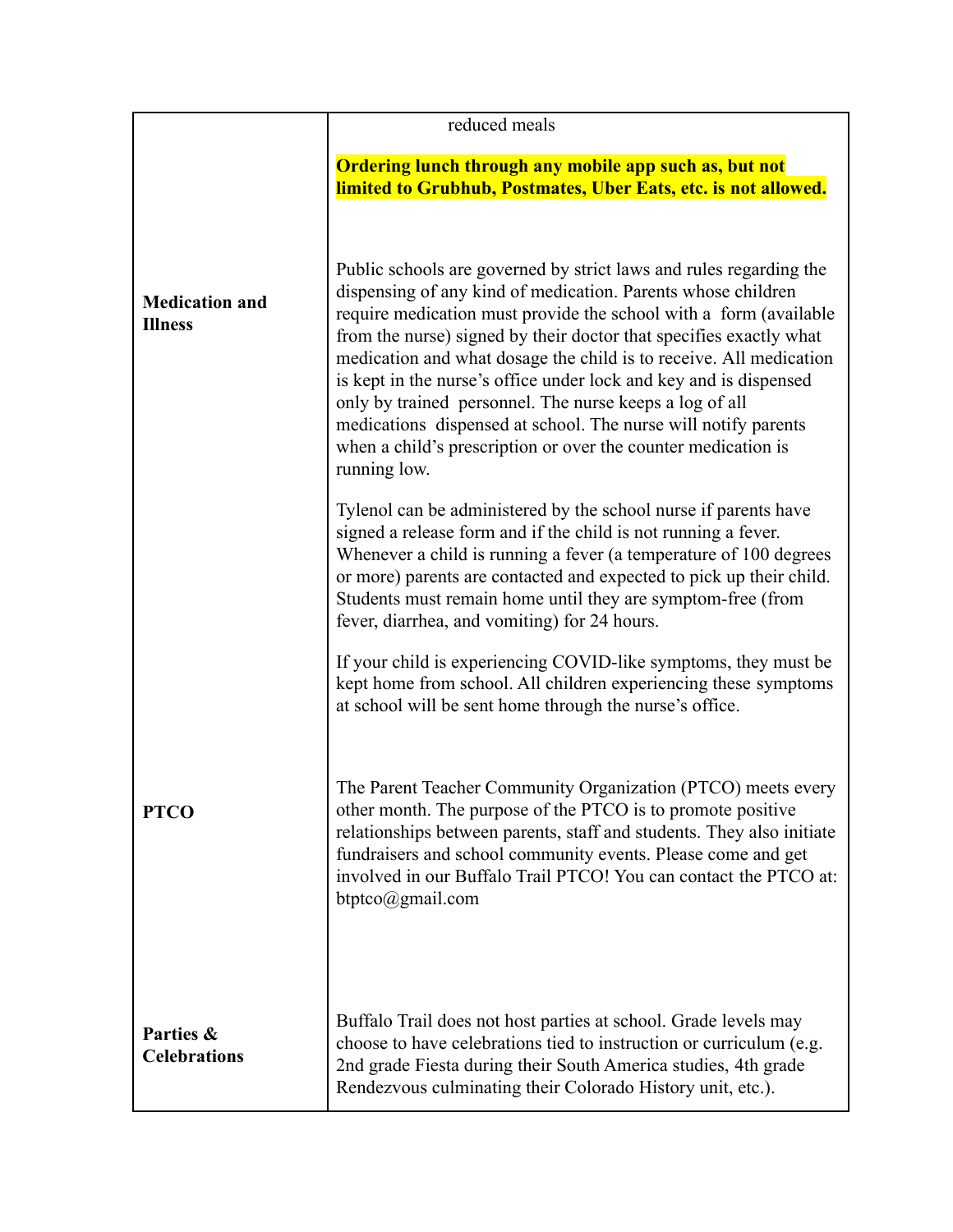|                                                | Additionally, we have the following celebrations as a school<br>community:<br>• Veterans Day - various school and classroom activities to<br>honor our Nation's Veterans<br>Valentine's Day - celebrate friendship and do heart-healthy<br>activities (e.g. Jump Rope for Heart, Random Acts of<br>Kindness, etc.).                                                                                                                                                                                                                                                                                                                                                                                                                                                                                                                                      |
|------------------------------------------------|----------------------------------------------------------------------------------------------------------------------------------------------------------------------------------------------------------------------------------------------------------------------------------------------------------------------------------------------------------------------------------------------------------------------------------------------------------------------------------------------------------------------------------------------------------------------------------------------------------------------------------------------------------------------------------------------------------------------------------------------------------------------------------------------------------------------------------------------------------|
|                                                | In the interest of health and safety, students will no longer be<br>able to share any form of birthday treats or trinkets with their<br>classmates. Please do not send them to school.                                                                                                                                                                                                                                                                                                                                                                                                                                                                                                                                                                                                                                                                   |
|                                                | Invitations to parties are not to be distributed at school, unless all<br>members of the students' class are invited. Invitations will need to<br>be handed out outside of school hours. By law and District policy,<br>we are unable to provide parents with names, addresses, or phone<br>numbers without prior permission.                                                                                                                                                                                                                                                                                                                                                                                                                                                                                                                            |
| <b>Payments</b>                                | Moving forward, Cherry Creek Schools will no longer be<br>accepting cash/checks as forms of payment for purchases other<br>than lunch. Instead, we will be utilizing an online payment system<br>called RevTrak which can be accessed at<br>https://cherrycreek.revtrak.net/.                                                                                                                                                                                                                                                                                                                                                                                                                                                                                                                                                                            |
| <b>Registration/Student</b><br><b>Check-In</b> | Cherry Creek Students must be enrolled using the online check-in<br>process each year. Visit the website my.cherrycreekschools.org to<br>register. This website can also be used to update families' contact<br>information (phone numbers, email, emergency contacts, etc.)<br>throughout the year. Any address changes that occur mid-year will<br>need to be updated by a parent/legal guardian as soon as possible<br>through the district Admissions Office. This step allows for<br>consistent communication in the case of an emergency.<br>As a reminder, only those individuals listed as emergency contacts<br>will be permitted to pick up your child from school. If you plan on<br>having someone other than a parent/guardian pick up your child<br>(babysitter, grandparent, friend), please list that person as an<br>emergency contact. |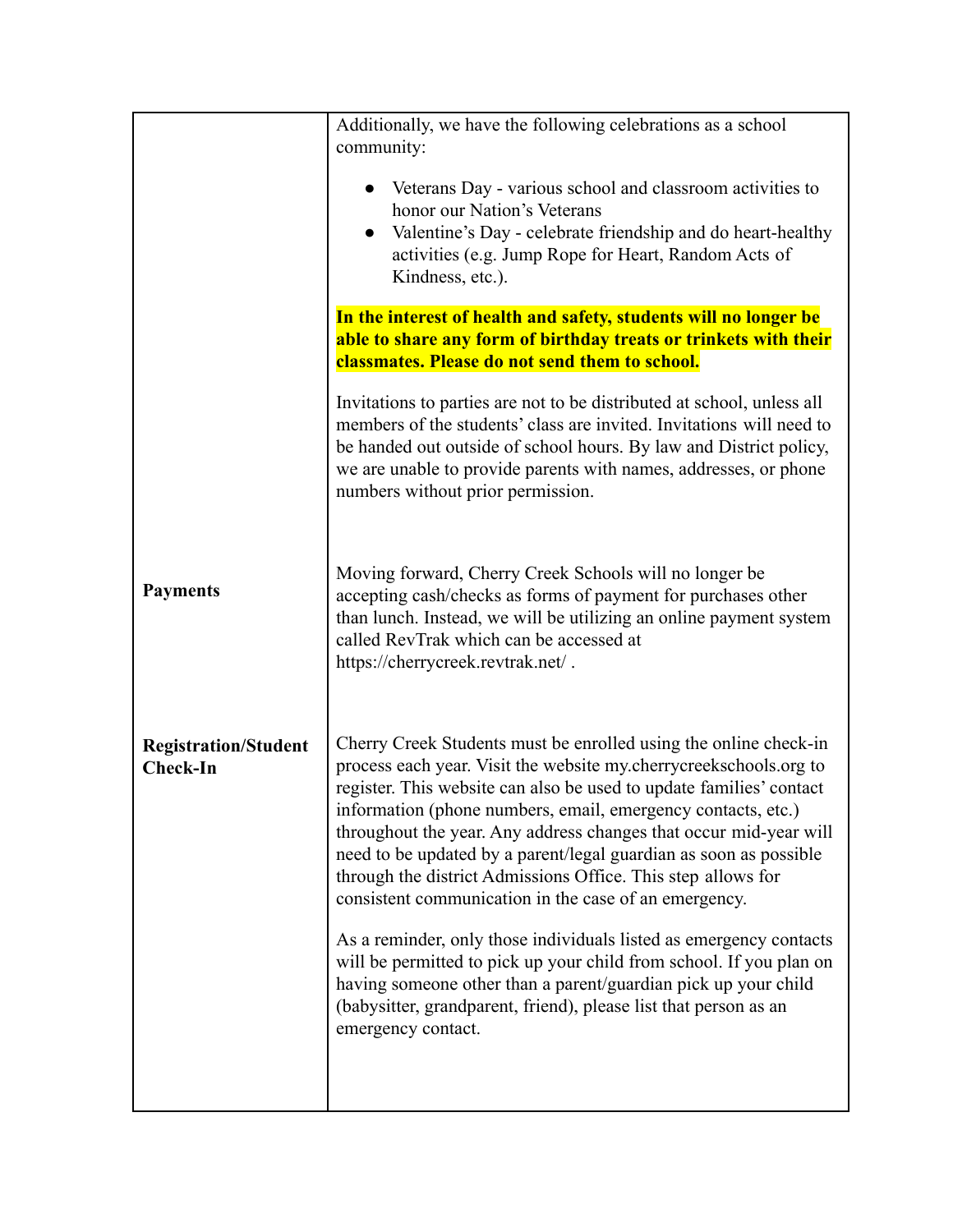| <b>School</b>              | Buffalo Trail students bring home a "Thursday Folder" each week                                                                         |
|----------------------------|-----------------------------------------------------------------------------------------------------------------------------------------|
| Communication              | in which you can find important information about school events,                                                                        |
|                            | classroom news and district information. Teachers are expected to                                                                       |
|                            | communicate with parents/guardians on a regular and frequent                                                                            |
|                            | basis about instructional programming and student progress.                                                                             |
|                            | Classroom teachers send a minimum of one formal newsletter                                                                              |
|                            | home each month. Many teachers send their newsletters out via                                                                           |
|                            | email, if you'd prefer paper copies, please alert your child's<br>classroom teacher. A school newsletter will be published on the       |
|                            | last working Thursday of each month.                                                                                                    |
|                            |                                                                                                                                         |
|                            |                                                                                                                                         |
|                            | School pictures are scheduled for the Fall and Spring. Parents may                                                                      |
| <b>School Pictures</b>     | choose to purchase individual prints and/or a class composite.                                                                          |
|                            | Individual student pictures will be part of the school yearbook.                                                                        |
|                            |                                                                                                                                         |
|                            |                                                                                                                                         |
| <b>Safety and Security</b> | Throughout the year, students will learn about and practice our                                                                         |
|                            | safety expectations. At Buffalo Trail, we focus on three areas: Be                                                                      |
|                            | Safe, Be Respectful, and Be Responsible. Our expectations matrix<br>is listed at the end of this handbook for your reference.           |
|                            |                                                                                                                                         |
|                            | Keeping students safe is our first priority. To ensure that we know                                                                     |
|                            | who is in the building at all times, we require everyone entering<br>the building during the day to use the front door, check in at the |
|                            | office, and wear a visitor or volunteer badge during their visit. All                                                                   |
|                            | doors are kept locked during the school day.                                                                                            |
|                            | All visitors are strongly encouraged to wear a mask.                                                                                    |
|                            | The Raptor ID system is used in all CCSD schools. Raptor is a                                                                           |
|                            | visitor registration system that scans a driver's license and/or state                                                                  |
|                            | ID and checks the information against the National Sex Offender                                                                         |
|                            | database. If no match is found, the system will print a visitor's                                                                       |
|                            | sticker with a picture identifying them as an approved visitor.                                                                         |
|                            | Raptor only scans the visitor's name, date of birth and photo for<br>comparison purposes. No other personal identifying information is  |
|                            | saved.                                                                                                                                  |
|                            |                                                                                                                                         |
|                            | Upon your initial visit at the beginning of each school year, the<br>process will take approximately 30 seconds, however on return      |
|                            | visits you will only be required to enter the first three letters of                                                                    |
|                            | your last name and the system will recognize you.                                                                                       |
|                            |                                                                                                                                         |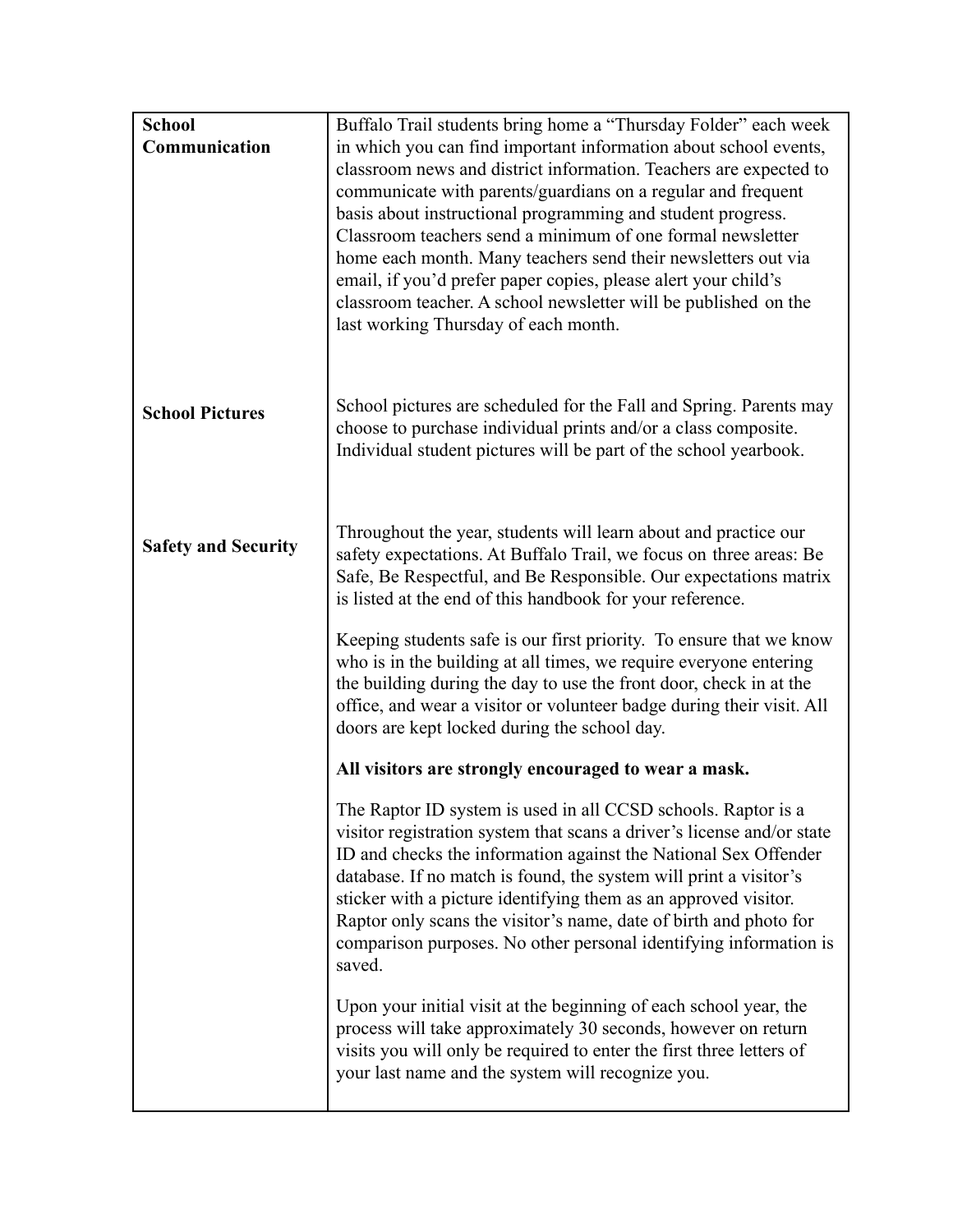|                   | As classrooms schedule events, teachers will send an RSVP to<br>families. Please take time to complete this RSVP so that your<br>visitor stickers can already be printed for the upcoming event.<br>If you have questions, please call the school or our Director of<br>Safety and Security at 720-554-4489.                                                                                                                                                                                                                                                                                                                                                                                                                                                                                                                                                |
|-------------------|-------------------------------------------------------------------------------------------------------------------------------------------------------------------------------------------------------------------------------------------------------------------------------------------------------------------------------------------------------------------------------------------------------------------------------------------------------------------------------------------------------------------------------------------------------------------------------------------------------------------------------------------------------------------------------------------------------------------------------------------------------------------------------------------------------------------------------------------------------------|
| <b>Snacks</b>     | Teachers will determine a time for snacks on an as needed basis<br>depending upon student need and daily schedule. Students may<br>choose to bring a snack to eat at the time determined by the<br>teacher. In order to promote healthy eating habits, snacks are<br>encouraged to be nutritious foods (granola bars, fruits, veggies,<br>cereal, etc.). "Sweets" such as cookies, candy, chips, and cake<br>should be saved for dessert at lunchtime. Snacks do not include<br>beverages or foods that need to be heated in the microwave. To<br>maintain our building, students are only permitted to bring clear<br>beverages into the classroom in water bottles. Our classrooms are<br>considered "Allergy Aware" classrooms. Due to the number of<br>food allergies across our school, students may not share their<br>lunches or snacks with others. |
| <b>Technology</b> | Students are expected to follow the school's technology care and<br>handling procedures. We have a limited number of devices and<br>proper care will help to ensure the longevity of our resources.<br>Appropriate action will be taken in the event of any intentional or<br>preventable damage.                                                                                                                                                                                                                                                                                                                                                                                                                                                                                                                                                           |
| <b>Volunteers</b> | Parents, guardians and adult family members are encouraged to<br>volunteer whenever possible. Volunteers may be utilized to<br>organize materials in the classroom, assemble Thursday Folders,<br>complete book orders, or work with students one-on-one or in<br>small groups. To protect you from certain liability, volunteers may<br>not be left unattended to supervise classes nor do a teacher's<br>grading. Before volunteering, complete and return the "Volunteer<br>Confidentiality Agreement" included in this packet to your child's<br>teacher. In order to protect the importance of this role, we ask that<br>volunteers are not accompanied by non-student children or<br>siblings. *<br>*Subject to change based on CDC, CDPHE, and Tri-County                                                                                            |
|                   | guidance.                                                                                                                                                                                                                                                                                                                                                                                                                                                                                                                                                                                                                                                                                                                                                                                                                                                   |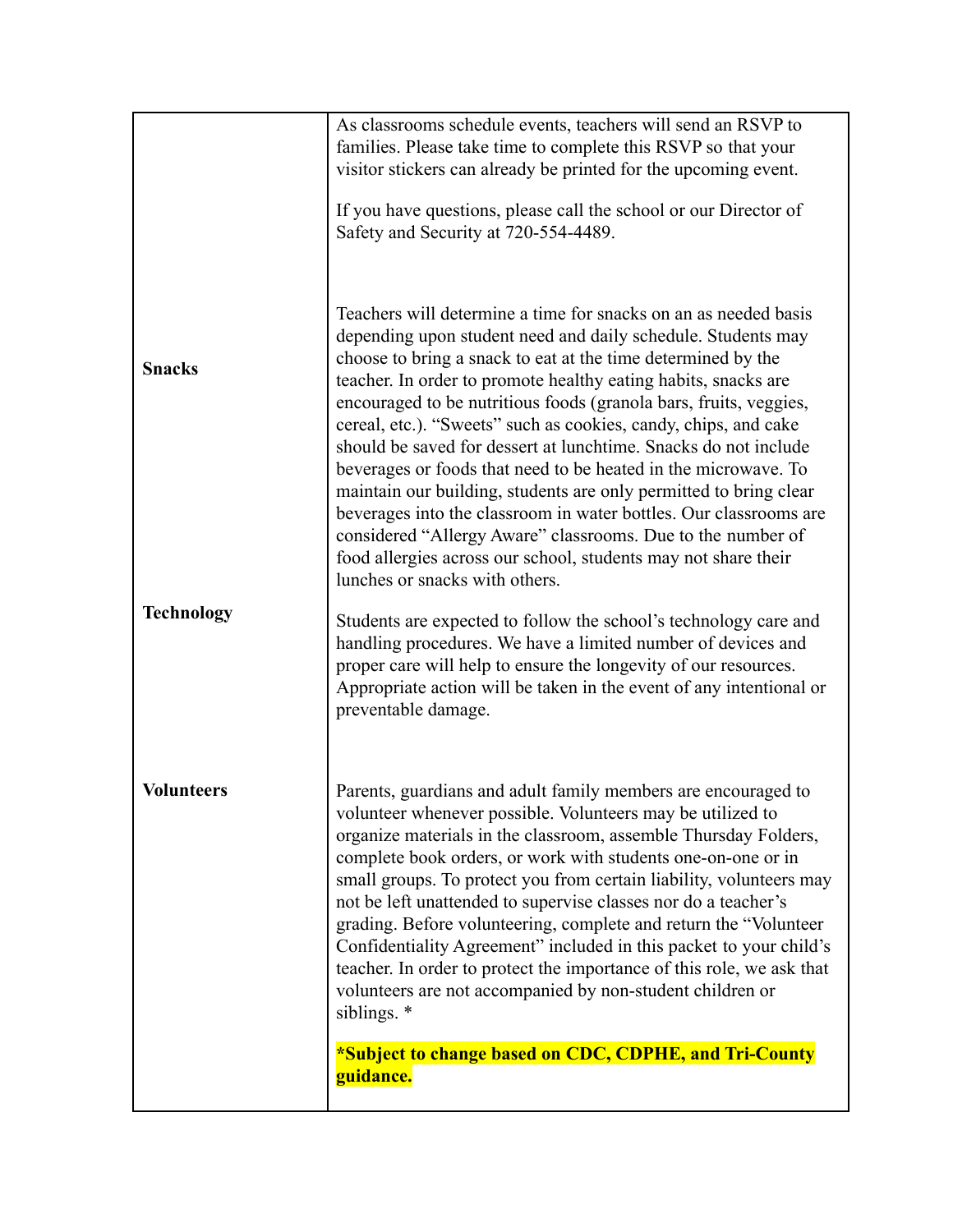| Weather | Our normal school day can be affected by the weather. School<br>closures and delays are made with student safety foremost in mind.<br>In the event of inclement weather or other circumstances, school<br>may be canceled for the day. All school cancellation decisions are<br>made by the central administration of the school district. A<br>decision may be made to close the entire district or just the specific<br>geographic areas that are affected. Announcements are made on<br>television, radio stations, the district website, and the district<br>weather hotline (720-554-4701). Families may also receive an<br>automated phone call from the district via "Connect Ed." It is<br><b>CRUCIAL</b> that families keep their phone numbers up-to-date<br>(through my.cherrycreekschools.org) in order to receive these<br>important messages.                                                                                                                                                                                                  |
|---------|--------------------------------------------------------------------------------------------------------------------------------------------------------------------------------------------------------------------------------------------------------------------------------------------------------------------------------------------------------------------------------------------------------------------------------------------------------------------------------------------------------------------------------------------------------------------------------------------------------------------------------------------------------------------------------------------------------------------------------------------------------------------------------------------------------------------------------------------------------------------------------------------------------------------------------------------------------------------------------------------------------------------------------------------------------------|
|         | Delayed Start - A delayed start means that school will start one<br>hour later than usual. The school buses run 1 hour later and all<br>students should arrive at school 1 hour later than usual. For<br>Buffalo Trail, this means school starts at 9:00 AM. All before<br>school events except Buff Club and breakfast will be canceled<br>when there is a delayed start. Breakfast will be served beginning at<br>8:30.                                                                                                                                                                                                                                                                                                                                                                                                                                                                                                                                                                                                                                    |
|         | Early Dismissal - On occasion it is necessary to dismiss school<br>early. The decision to dismiss early is made by the District using<br>the same procedures as a snow day or delayed start. In this event,<br>students and staff follow the Authorization to Release Form<br>instructions that each parent has filled out and completed online.<br>Students will only be dismissed to their parent or a person listed on<br>the release form.                                                                                                                                                                                                                                                                                                                                                                                                                                                                                                                                                                                                               |
|         | Delayed Dismissal – In the event of unsafe weather conditions at<br>Buffalo Trail (tornado warning, lightning, etc.) the principal or<br>designee will decide to delay dismissal. This is not something we<br>can plan in advance – often the decision is made $10 - 20$ minutes<br>before school ends. In this event, students will remain inside until<br>the unsafe conditions have cleared. Parents may choose to sign<br>their student out from the main office. Staff will follow the<br>Authorization to Release Form instructions that each parent has<br>filled out and submitted to the school. Students will only be<br>dismissed to their parent or a person listed on the release form. In<br>the event that we are under a Tornado Warning, all students, staff<br>and visitors to Buffalo Trail will be in their designated "Safe"<br>Area/Shelter-In-Place". This means that the office staff may not be<br>able to answer the door and may have limited capabilities to<br>answer incoming phone calls. Students will not be released until |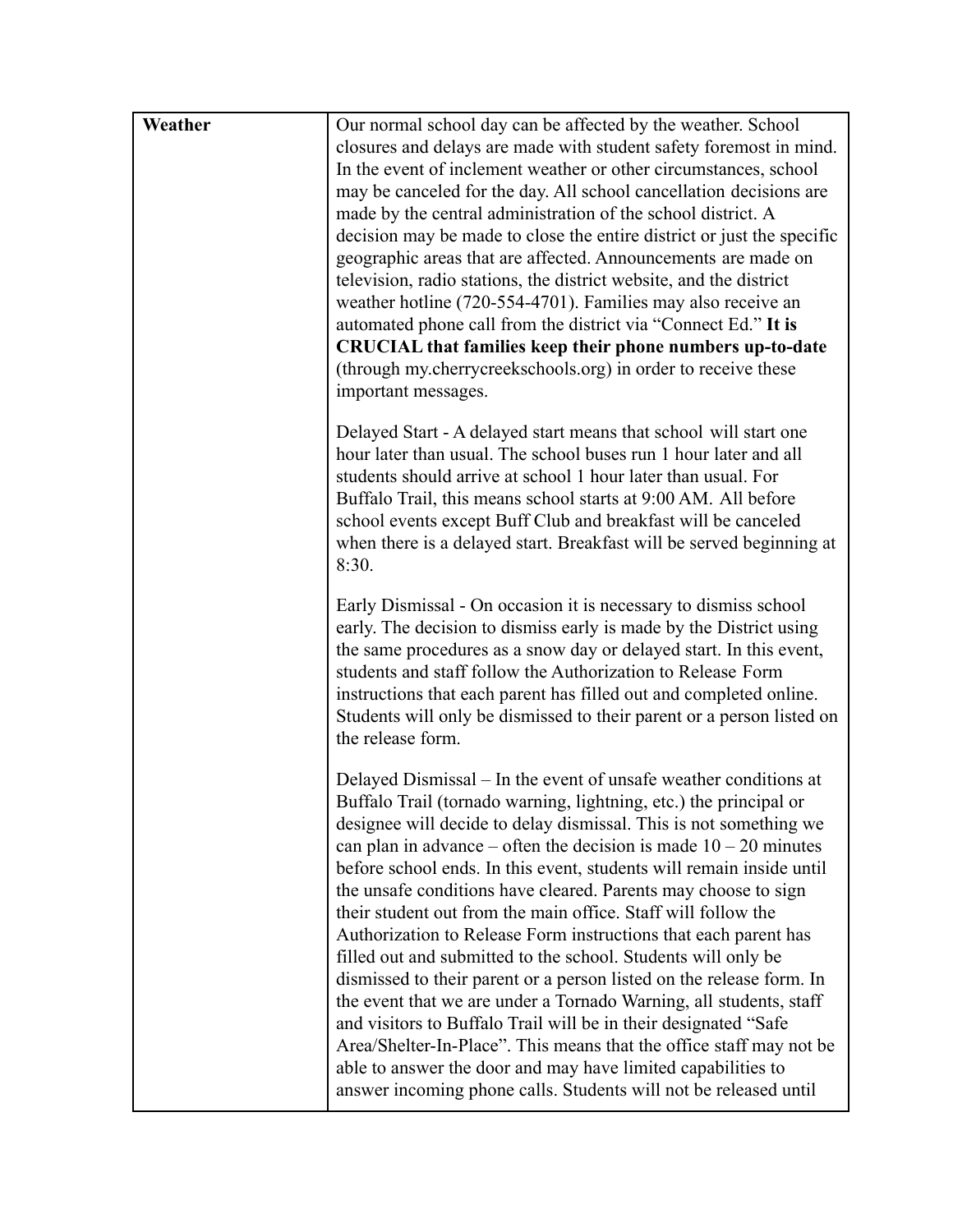|                                            | the Tornado Warning expires.                                                                                                                                                                                                                                                                                                                                                                                                                                                                                                                                                                                                                                                                                                                                                                                                                       |
|--------------------------------------------|----------------------------------------------------------------------------------------------------------------------------------------------------------------------------------------------------------------------------------------------------------------------------------------------------------------------------------------------------------------------------------------------------------------------------------------------------------------------------------------------------------------------------------------------------------------------------------------------------------------------------------------------------------------------------------------------------------------------------------------------------------------------------------------------------------------------------------------------------|
| <b>Wednesday Early</b><br><b>Dismissal</b> | All Cherry Creek elementary schools will have early release days<br>every Wednesday at 1:45 beginning the first Wednesday of the<br>year (August $18th$ ) to enhance professional development and<br>training opportunities for our elementary teachers. By having this<br>specific time set aside, there will be less of a need to pull teachers<br>out of the classroom during the day, which creates continuity for<br>students and less of a reliance on substitute teachers. With this<br>change, our elementary schools will still exceed the class time<br>required by the Colorado Department of Education. For families<br>who participate in after-school child care, the after-school program<br>will be extended every Wednesday at no additional cost. For<br>families who need care, you can register by contacting<br>720.886.4037. |

## 2021-2022 School Year Volunteer Confidentiality Agreement

The staff of Buffalo Trail appreciates the volunteers' interest in the school system and the education of the students in our community. Confidentiality is an important part of the responsibility of the volunteer. As you volunteer in the classroom, please keep in mind that according to the Family Educational Right to Privacy Act (FERPA), the information and interactions that occur in the classroom are confidential. We appreciate your willingness to respect our children and their learning environment. Please review the information below if you are interested in volunteering at Buffalo Trail.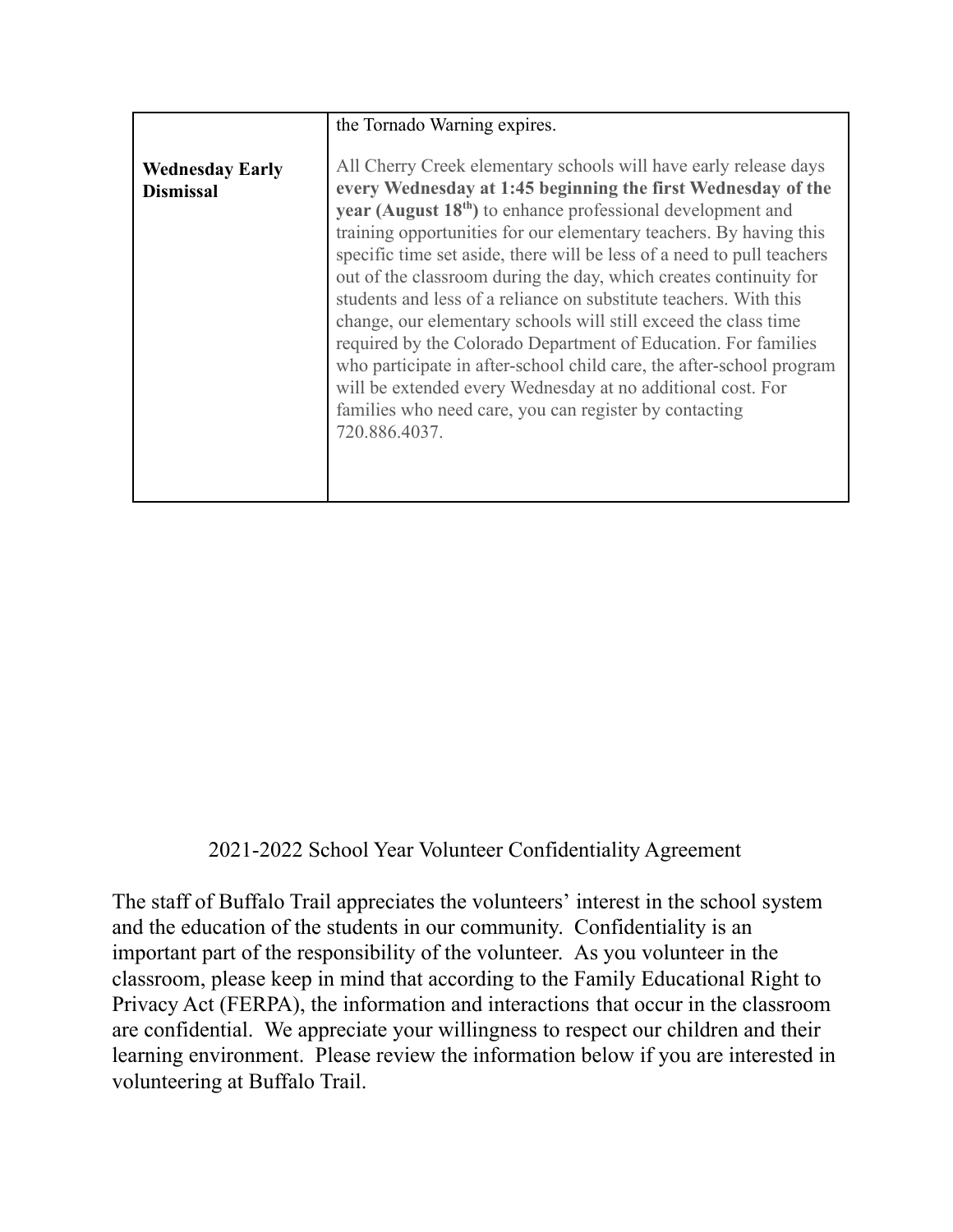● SCHOOL CONFIDENCES MUST NOT BE VIOLATED.

Volunteers should not repeat information concerning students' or employees' private lives. Volunteers should keep in confidence any information learned pertaining to a student's academic, social or behavioral performance.

- Personal or private conversations pertaining to any sensitive subject should not be discussed with anyone outside of school staff members.
- Volunteers must not criticize or interfere with the school routine. The school has certain procedures volunteers may not understand. Volunteers must take any concerns to the appropriate teacher first. If they feel the issue is still not resolved, they must take those concerns to the principal.
- Volunteers are not to verbally or physically discipline students. They are to refer any problems with students to the teacher.
- To protect our volunteers from certain liability, volunteers may not be left unattended to supervise classes nor do a teacher's grading.

The scope and value of the volunteers' services to the school is unlimited. Our staff hopes every volunteer's experience is a positive one! Please sign below and return this form to the classroom teacher.

| Parent Name |                |      |                        |
|-------------|----------------|------|------------------------|
|             | (Please print) |      | (Student Name / Grade) |
| Signature   |                | Date |                        |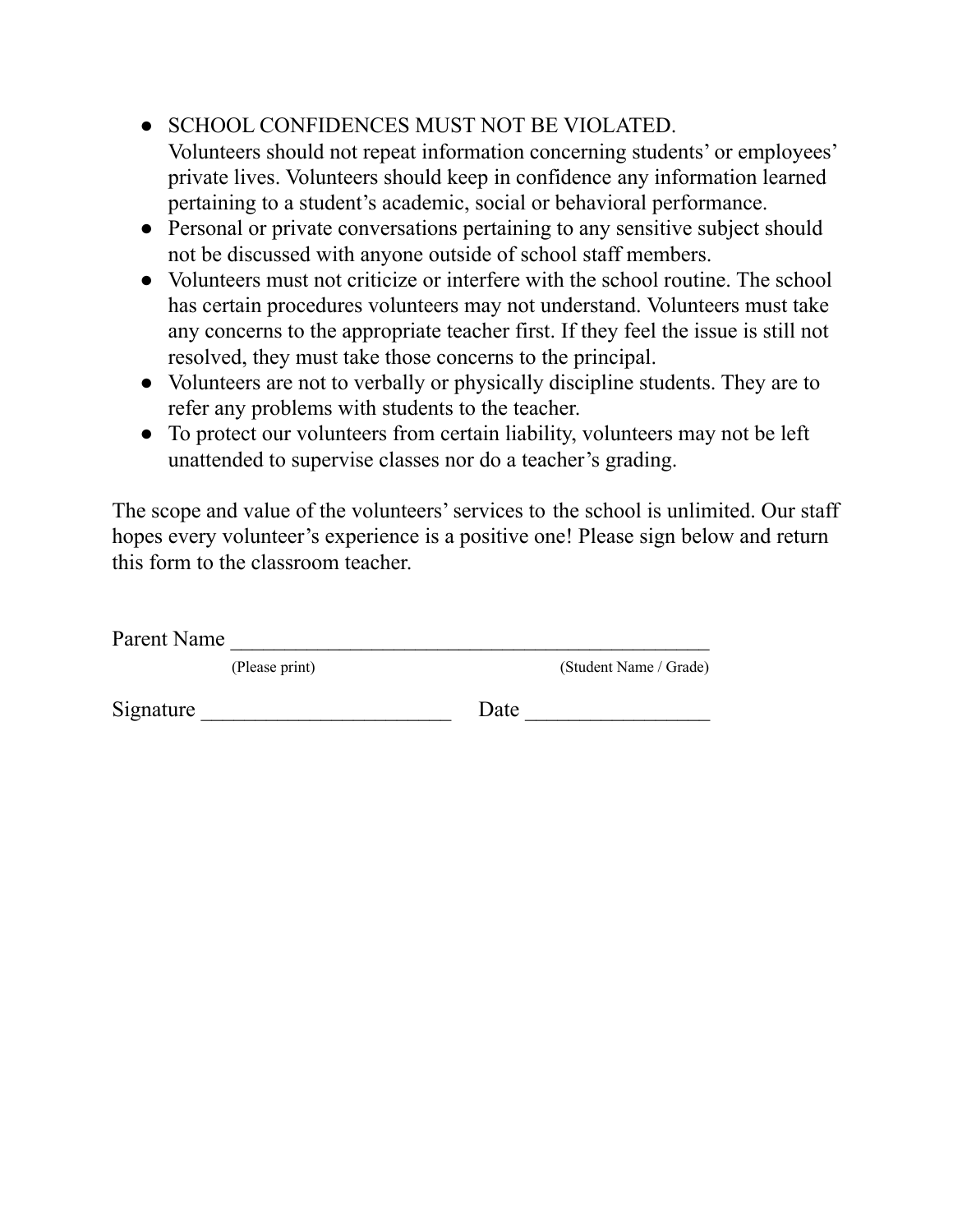|             | ARRIVAL & DISMISSAL | Walk your wheels while<br><b>Cross at crosswalks</b><br>> Walk on sidewalks<br>on school property                                                  | Arrive to school on time<br>spoken directions of<br>Follow written and<br>Be aware of your<br>surroundings<br>adults | > Stay outside until your<br>grade level entry door<br>teacher brings you in<br>belongings with you<br>Enter through your<br>when you leave<br>Take personal |
|-------------|---------------------|----------------------------------------------------------------------------------------------------------------------------------------------------|----------------------------------------------------------------------------------------------------------------------|--------------------------------------------------------------------------------------------------------------------------------------------------------------|
| XPECTATIONS | <b>PLAYGROUND</b>   | snow, etc. on the<br>Keep rocks, dirt,<br>bse equipment<br>> Solve conflicts<br>appropriately<br>peacetully<br>ground                              | Treat nature with<br>Indude others in<br>gue<br>횰<br>Â                                                               | Line up promptly<br>when the whistle<br>appropriate bins<br>Put trash in<br><b>Sworp</b>                                                                     |
|             | <b>ASSEMBLY</b>     | Leave all items in your<br>> Stay with your class<br>dassroom                                                                                      | Show your appreciation<br>Keep voices off during<br>> Sitso others can see<br>the performance<br>with applause       | Watch for and follow the<br>"Buffalo Quiet Signal"<br>Stay seated during the<br>performance                                                                  |
|             | <b>BATHROOMS</b>    | Wash your hands with<br>soap and water<br>Walk                                                                                                     | > Honor others' privacy<br>Voices off at the sink<br>appropriate trash<br>Put trash in the<br><u>Said</u>            | Keep floors and walls<br>business and return<br>Take care of your<br>to class promptly<br>Use equipment<br>correctly<br>dean                                 |
|             | CAFETERIA           | Ë<br>dorddio<br>volume<br>Use an<br>Walk<br>Â                                                                                                      | Eat your own<br>Use good<br>manners<br>table<br>tood<br>Ä                                                            | spills & trash<br><b>Clean</b> up                                                                                                                            |
|             | <b>HALLWAYS</b>     | the right side of the<br>Walk single-file on<br><b>Crossing signs and</b><br>Stop at Buffalo<br>openings clear<br>Keep hallway<br>đ<br>Ī<br>۸<br>Á | Keep hands at your<br>Keep floors clean<br><b>Travel silently</b><br>and clear<br>sides<br>۸                         | backpacks hanging<br>Go directly to your<br>Keep jackets and<br>destination<br>۸                                                                             |
|             | ALL SETTINGS        | feet & objects<br>Keep hands,<br>to yourself                                                                                                       | the way you<br><b>Treat others</b><br>want to be<br><b>Use kind</b><br>words &<br>treated<br>actions<br>Á            | responsibility<br>for your<br>actions<br>Take                                                                                                                |
|             |                     | <b>BE SAFE</b>                                                                                                                                     | <b>BE BE2bECLLOT</b>                                                                                                 | <b>BE BE2bON2IBFE</b>                                                                                                                                        |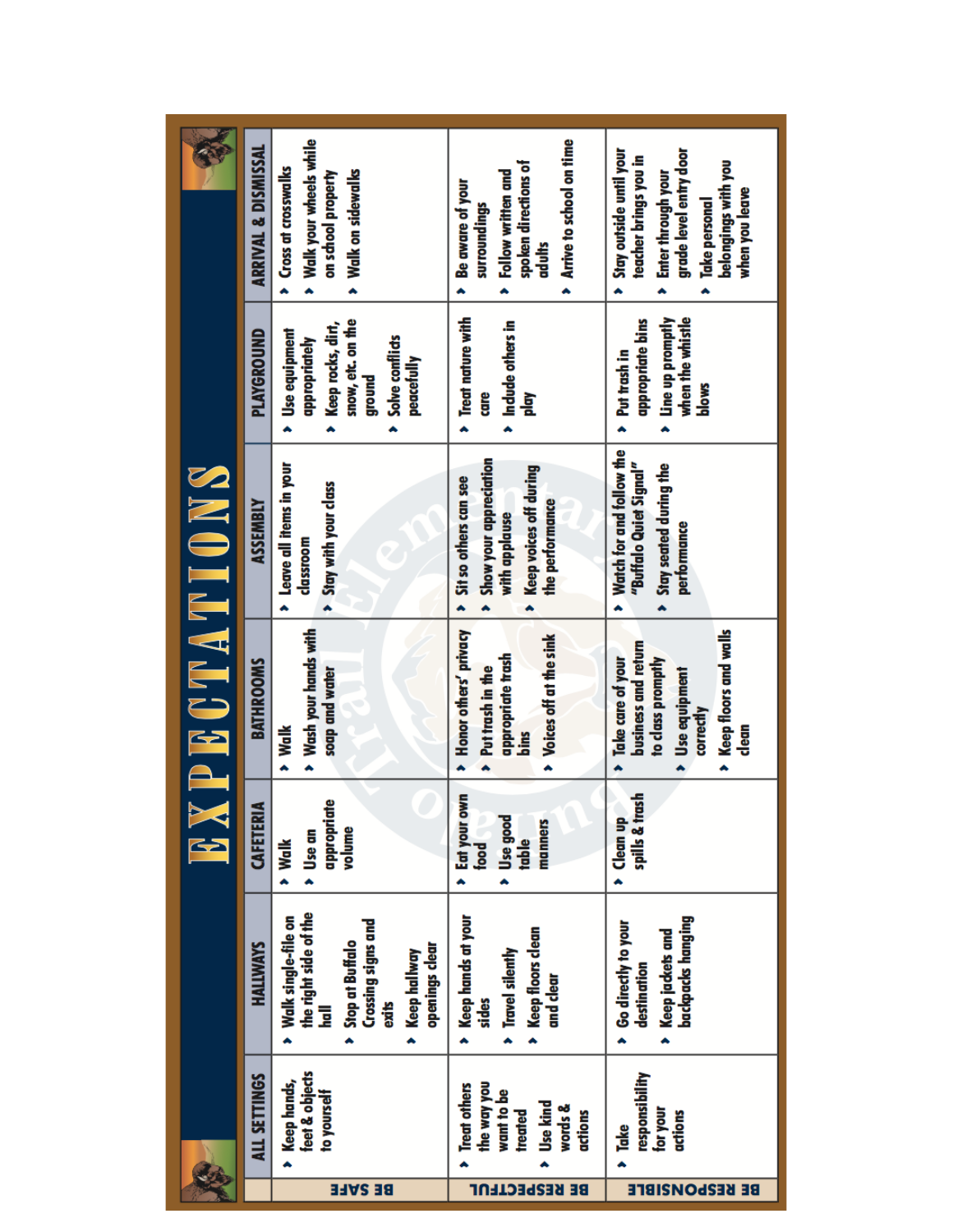Book Board Policies Section A. Foundations/Basic Commitment Title Tobacco-Free Schools Number ADC Status Active Adopted July 1, 1992

Last Revised September 11, 2018

The Board of Education recognizes that the school district, as an educational organization, has a responsibility to provide a school and work environment conducive to good health, and should provide both effective programs and a positive example to students concerning the facts and problems related to tobacco use.

To promote the general health, welfare and well-being of students and staff, smoking, chewing, or any other use of any tobacco products by staff, students and members of the public is banned from all school property. Possession of any tobacco product by students is also prohibited on school property, on school vehicles, or at a school sanctioned activity or event.

For purposes of this policy, the following definitions apply:

1. "School property" means all property owned, leased, rented or otherwise used or contracted for by the District

including but not limited to the following;

a. All indoor facilities and interior portions of any building or other structure used for children under the age of

18 for instruction, educational or library services, routine health care, daycare or early childhood development services, as well as for administration, support services, maintenance or storage.

b. All school grounds over which the District exercises control including areas surrounding any building,

playgrounds, athletic fields, recreation areas and parking areas.

c. All vehicles used by the District for transporting students, staff, visitors or other persons.

d. At a school sanctioned activity or event.

2. "Tobacco product" means

a. Any product that contains nicotine or tobacco or is derived from tobacco and is intended to be ingested or

inhaled by or applied to the skin of an individual, including but not limited to cigarettes, cigars, pipe tobacco, snuff, chewing tobacco; and

b. Any electronic device that can be used to deliver nicotine to the person inhaling from the device, including

but not limited to an electronic cigarette, vape pen, cigar, cigarillo or pipe.

c. "Tobacco product" does not include any product that has been approved by the appropriate federal agency

as a tobacco use cessation product.

3. "Use" means lighting, chewing, smoking ingesting or application of any tobacco product.

Signs will be posted on all school property to notify the public that smoking or other use of tobacco products is prohibited in accordance with state law and District policy. This policy will be published in employee and student handbooks.

Information concerning these restrictions shall be provided to groups making arrangements to use the buildings and grounds for evening meetings.